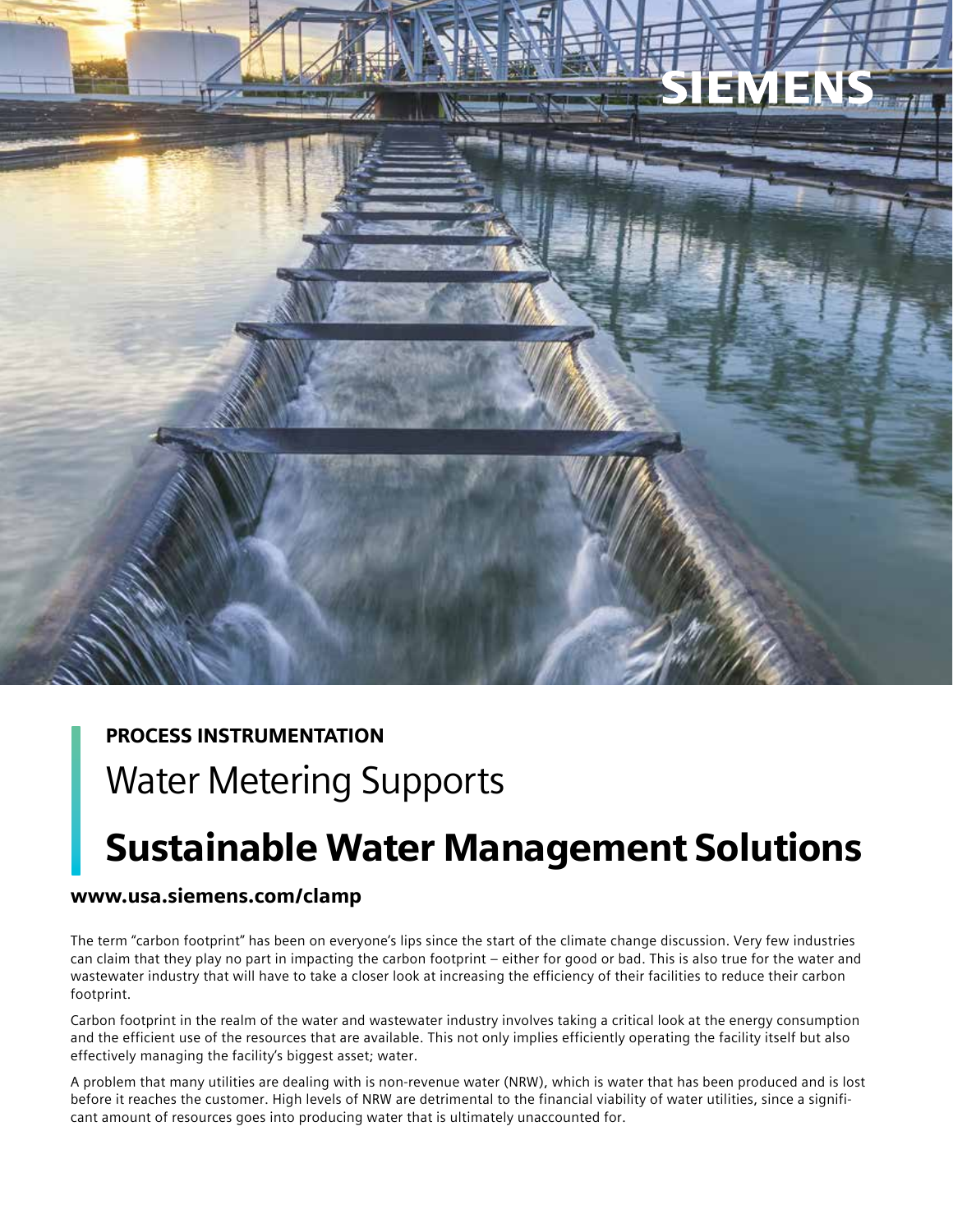#### **Water management is the key**

In past years, there has been an increased focus on minimizing these losses – and significant effort has gone into improving the management of the water supply. Although utilities obviously play an important role in doing this, it usually goes beyond their sole responsibility. Monitoring and planning overall resources is generally managed by agencies that cover entire towns, communities or even individual states in cooperation with the relevant stakeholders – including the water utilities. In the near future, this will most likely lead to greater expectations and increasingly stringent legislation aimed at increasing the efficient use of water and energy and environmental protection as a whole.

An important instrument that water utilities can use in their water management efforts is ultrasonic flow meters. They can be used to detect leakages and/or illegal connections in the distribution lines, add the correct amount of additives to the tertiary treatment of wastewater and know how much cleaned surface water a treatment plant produces at any given time of the day. Before getting into details about this technology, we will first take a look at how metering is beneficial to water managers and operators and illustrate some important metrics when selecting the appropriate flow measurement technology.

#### **Benefits of metering**

One of the major benefits of metering is its ability to provide details about the water flow. Portable or check metering flow meters can be setup to measure the water flow at any part of a system and used to evaluate a facility's total throughput. By analyzing the data, problem areas can be identified, priorities assigned to making improvement measures and an efficiency development strategy drawn up.

In a distribution line, for example, a spike in water use could indicate a leak, and since such pipes can be very large, even small leaks can have a significant impact on the amount of NRW that a specific plant produces. By having a measurement baseline, deviations in water usage patterns can easily be detected. This also allows managers to measure and verify savings resulting from water efficiency measures that have been implemented by evaluating pre- to post-retrofit water use.

#### **Factors when selecting metering technology**

When considering what metering technology to install, several factors have to be taken into account. Since the various solutions have their own pros and cons, it is important to analyze what is required. Metrics can be divided into two main categories; performance and functional metrics.

#### **Performance metrics**

Accuracy is usually the first metric used to determine applicability of a meter to a particular system. No meter is 100 percent accurate and most manufacturers provide a range of accuracies in their product. Accuracy could be thought of as the difference between a measured value and an actual value.

Secondly, repeatability is an important factor. Since it is an indication of a meter's consistent performance, in some cases, it may even be considered to be more important than accuracy. The repeatability of a measurement is the ability to measure the same flow rate with multiple measurements of the same parameter, under the same conditions.

#### **Functional metrics**

The functional metrics that will be covered here cover installation requirements and cost calculations. Firstly, it is important to consider the installation requirements. The reason is that meters come in various shapes and sizes. When selecting a specific make and model, it is important to understand all of the size and weight constraints, requirements to specific diameters (or lengths) of straight pipe upstream and downstream of the meter, specific electrical and communications needs, and the overall environment that the meter will operate in.

When it comes to maintenance, the lowest cost metering technology may not always be the best choice. The life cycle costs of a meter with a low purchase price but which is very expensive to install or service, for instance, may be higher than a more expensive meter, which only needs to be checked on an annual basis. System shutdown or redesigns needed to accommodate a meter's physical size, weight, etc. – and are also examples of expenses that need to be taken into account. Under such circumstances, alternative technologies such as non-intrusive clamp-on ultrasonic flow meters that have a lower installed cost are viable solutions. In the water and wastewater industry as well as many others, a life cycle approach to metering costs is particularly important due to the limited funding; this means that if a solution is "cheap" to acquire, install, operate and maintain, then it is more or less a win-win situation for a utility.



The water utility chose a clamp-on ultrasonic flow meter because it offered easy installation, low maintenance and an initial investment that was negligible compared to the total savings

#### **Ultrasonic flow measurement**

Ultrasonic flow meters are very strong contenders as one of the most suitable flow technologies for the water and wastewater industries; especially when metering large pipes. The main strength of ultrasonic flow technology is its versatility. It can work under the most difficult conditions while being resistant to impurities, obstacles, and high aeration. In addition, it is one of the few flow technologies available as in-line and non-intrusive versions. Some of the highlights include:

- Very little maintenance as it has no moving parts
- Easy installation, especially for the non-intrusive version that can also be used for a very wide range of pipe sizes
- Measurement of various liquids though bidirectional